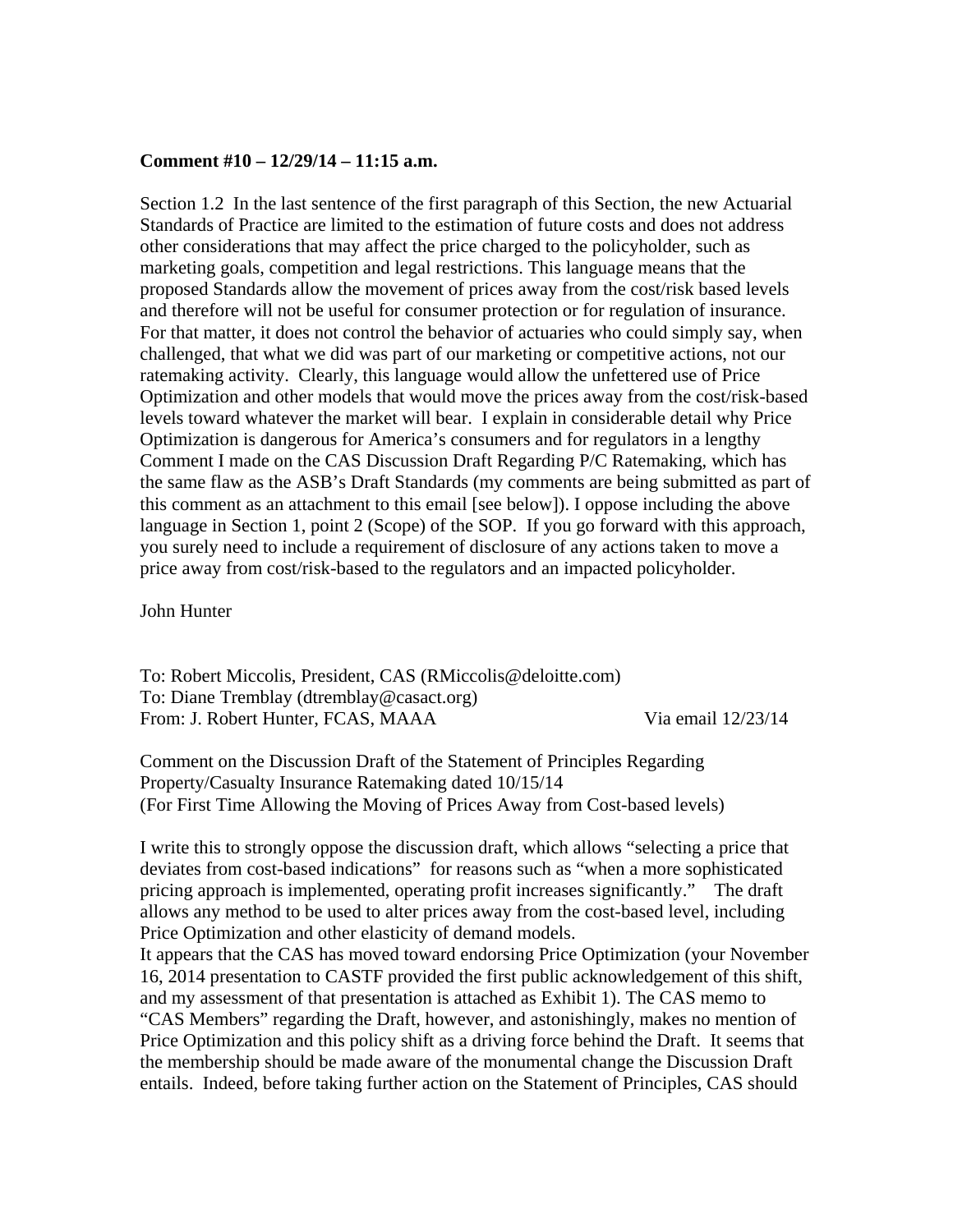directly and without bias apprise the membership of the relationship between the draft language and the pricing practice known as Price Optimization.

Only when the membership is properly apprised of the underlying objective of the nebulously worded draft, and after there has been sufficient time for member responses, would it be reasonable to consider such changes.

As I have had the opportunity to unpack the seemingly subtle alterations to the Principles, I offer this memo to explain my strong disagreement with the Draft and CAS's underlying position on Price Optimization. Please include this memo and the attached material in the record of the membership reaction to the Discussion Draft.

The CAS Statement of Principles Regarding Property/Casualty Ratemaking is very clear that rates are predicated on "the expected value of future costs associated with the transfer of risk." Thus, ratemaking must be cost-based. While this remains a precept of the proposed CAS Principles, the Draft also contains language that directly conflicts with this long-standing principle, thus dismantling the cost-based standard as a bedrock of the actuarial profession. The critical changes in the language of the SOP are contained in the final paragraph of the draft document:

"The actuary, by applying informed actuarial judgment and the ratemaking Principles in this Statement, will derive an estimation of the future costs associated with the transfer of risk. Other business considerations are also a part of ratemaking insurance pricing. By interacting with professionals and analyzing data from various fields including underwriting, marketing, law, claims, and finance, the actuary has a key role in the ratemaking insurance pricing process."

(Note: underlined material is newly added, crossed through material is deleted.)

The new language removes any limitations that ratemaking place on the actuary and installs a new, undefined and totally non-restrictive concept, "insurance pricing," allowing the actuary to participate fully in making prices that do not meet the Principles otherwise applicable. Thus, price optimization or any other method insurers might devise to move rates away from being cost-based is authorized by these so-called "Principles." It is shocking to me as a Fellow of the CAS that the Society would propose a set of Principles that not only have no impact on the ultimate prices that policyholders will pay but acts to remove the actuary from the central role she has in ratemaking today.

I should point out that the new "Actuarial Standards of Practice for Property/Casualty Ratemaking" are "limited to the estimation of future costs and does not address other considerations that may affect the price charged to the policyholder, such as marketing goals, competition and legal restrictions." (Emphasis in original) Thus this only covers what is really ratemaking, as the title of the proposed SOP makes clear, not items that the CAS for the first time proposes allowing under the broad and undefined "insurance pricing" invention. It does, however, through the language quoted, seem to acknowledge that policyholders will not be protected by the Standards of Practice, which appears to make the Standards useless from a consumer protection/regulatory point of view in the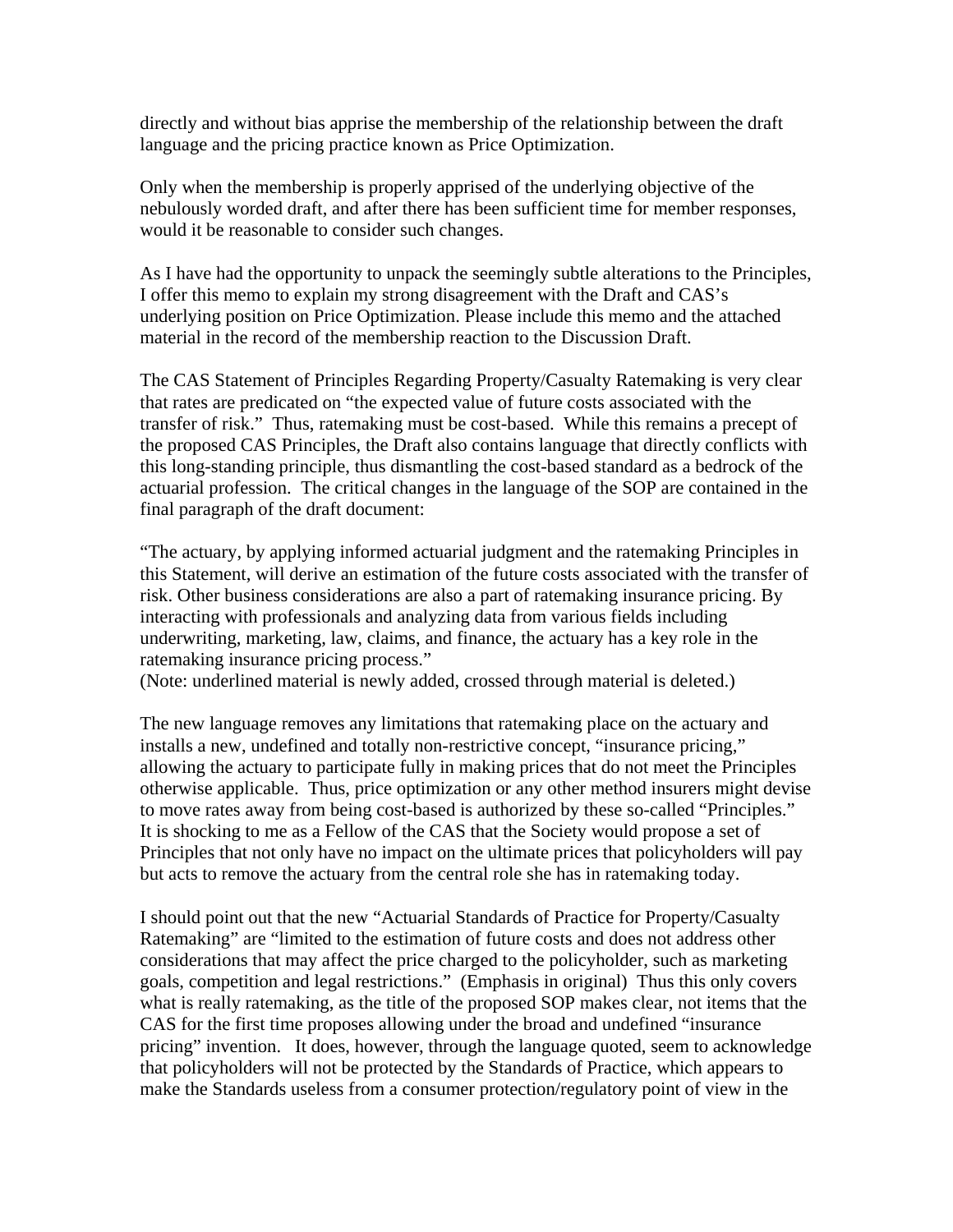same way that the Principles will become useless under the CAS discussion draft formulation. I will be communicating my opposition to including the above language in Section 1, point 2 ("Scope") of the SOP to the Actuarial Standards Board in due course.

Historically, the CAS Principles aimed to ensure that the actuarial profession serves a common good of developing transparently risk-based rates that yield fair and adequate results without unfair discrimination or excessive rates. This draft, however, seems only aimed to provide protection for insurance companies that want to (or already have begun to) veer away from cost-based rates toward some non-actuarial basis for pricing such as price elasticity of demand and other "business considerations." Presumably, the Draft is created to overcome the nettlesome problem of Principles that exist today on paper but no longer comport with the practices of insurers already deep into the use of price optimization and the interests of consulting firms seeking to ply their price optimization software.

This dramatic shift in principles seems to have been foreshadowed in an October 18, 2012 CAS webinar that I monitored, aptly named "Price Optimization vs. Actuarial Standards" where questions were raised about the practice of what the panel described as "adding things to cost-based analytics." Here are but two of the questions the panel discussed:

• "Is it (price optimization) in compliance with the Statements of Principles and Actuarial Standards of Practice?" and

• Do the ratemaking Standards "mean that Price Optimization is NOT ratemaking" (Emphasis in original CAS documents)

Particularly important to the current Discussion Draft, one panelist said that the CAS must revisit the Standards to "get up to date." When asked if actuarial Principles had to be changed so Price Optimization could comply with law, a panelist answered, "Yes. The tension is there and must be relieved. We need a safe harbor."

The proposed language cited above is meant to provide just such a "safe harbor," and appears to have been introduced to protect industry use of price optimization already going on in violation of the current CAS Principles. Earnix, a vendor of Price Optimization software has released a survey of insurers that shows that about half of the large (greater than \$1 billion in written premiums) companies use it today. This "safe harbor" is intended to eliminate any conflict between pricing and Principles, and, in so doing, eliminate the protection of American policyholders that the current Principles provide. This "safe harbor" is intended to remedy the legal and ethical issues raised by the use of price optimization in violation of current Principles. This "safe harbor" is what is before CAS members in reviewing the Discussion Draft, even though CAS leadership has negligently and, one assumes, intentionally withheld this fact from members of the Society.

The temptation to file rates that take price optimization all the way to an individual policy level is great. Regulators were assured by the CAS in its presentation that "price